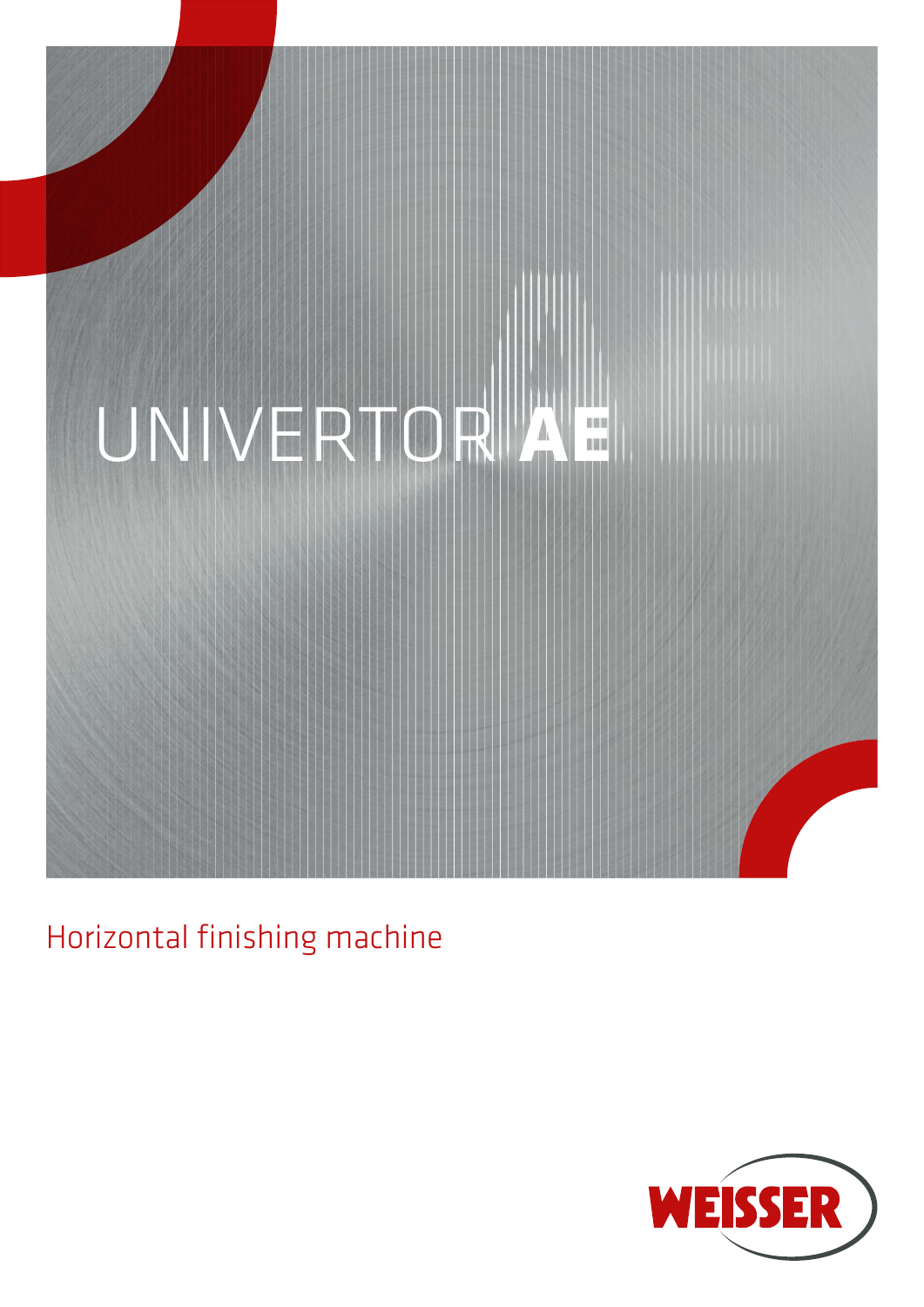**The UNIVERTOR AE is the optimal solution for the economic cutting to length and centering in order to enable a precise holding of the workpieces for subsequent process steps.**

Modular designed finishing machine with original WEISSER pick-up system. Instead of the basic sledge with motor spindle, a modified, movable built-up sledge with robust centric clamps is used to hold shaft-shaped workpieces, such as gear and crankshafts. This means that no additional robot or gantry solutions are required, the machine feeds itself. The design with robust disk or crown turrets allows spind-

# **UNIVERTOR AE Series**

ling, milling, drilling and deep drilling of the shaft ends using driven tools.

The horizontal axis of the machine is equipped with a linear direct drive.

Besides the excellent dynamics and the high rapid traverse speeds, the UNIVERTOR AE series also has very good damping characteristics and thus a firstclass accuracy behaviour.

- Automatic loading with the integrated pick-up system
- Powerful centric clamping for the reliable fixing of raw parts
- Centering, spindling, drilling and milling of shaft ends



#### **Conceptual advantages:**

- Deep hole drilling
- Can be combined with the UNIVERTOR AS for complete shaft machining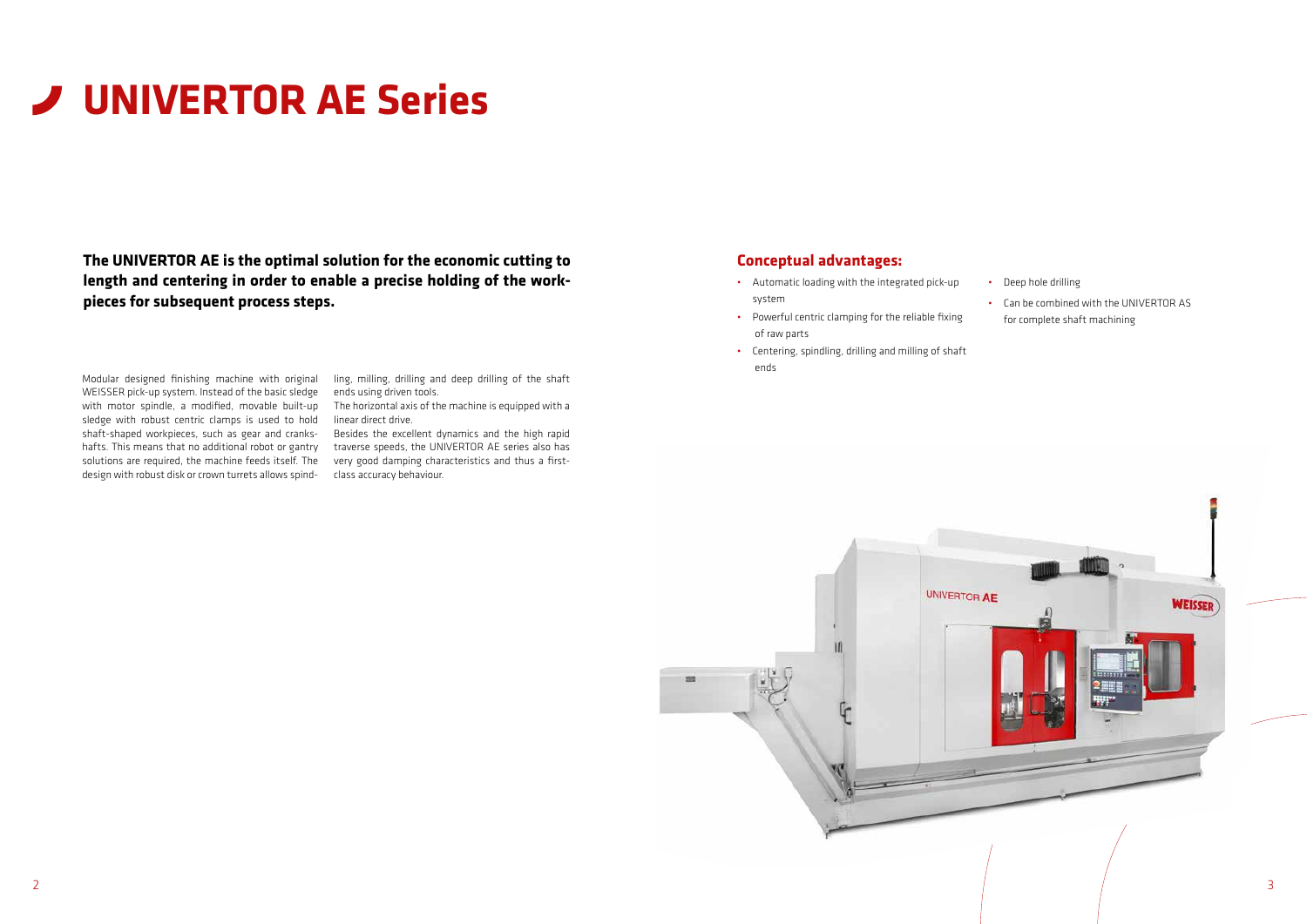## **UNIVERTOR AE-T (Twin)**

Modular designed finishing machine with WEISSER pick-up system for parallel machining of two workpieces as a twin version. The concept of a fixed and a movable disc or crown turret, in connection with the movable mounting sledge of the centric clamping device, allows simultaneous machining on both shaft ends. No additional robot or gantry solutions are needed, as the machine loads itself.



Modular designed finishing machine with WEISSER pick-up system for parallel machining of one workpiece. The moveable basic sledge is equipped with robust centric clamps for the reception of shaft-shaped workpieces. No additional robot or gantry solutions are needed, as the machine loads itself.

### **UNIVERTOR AE**



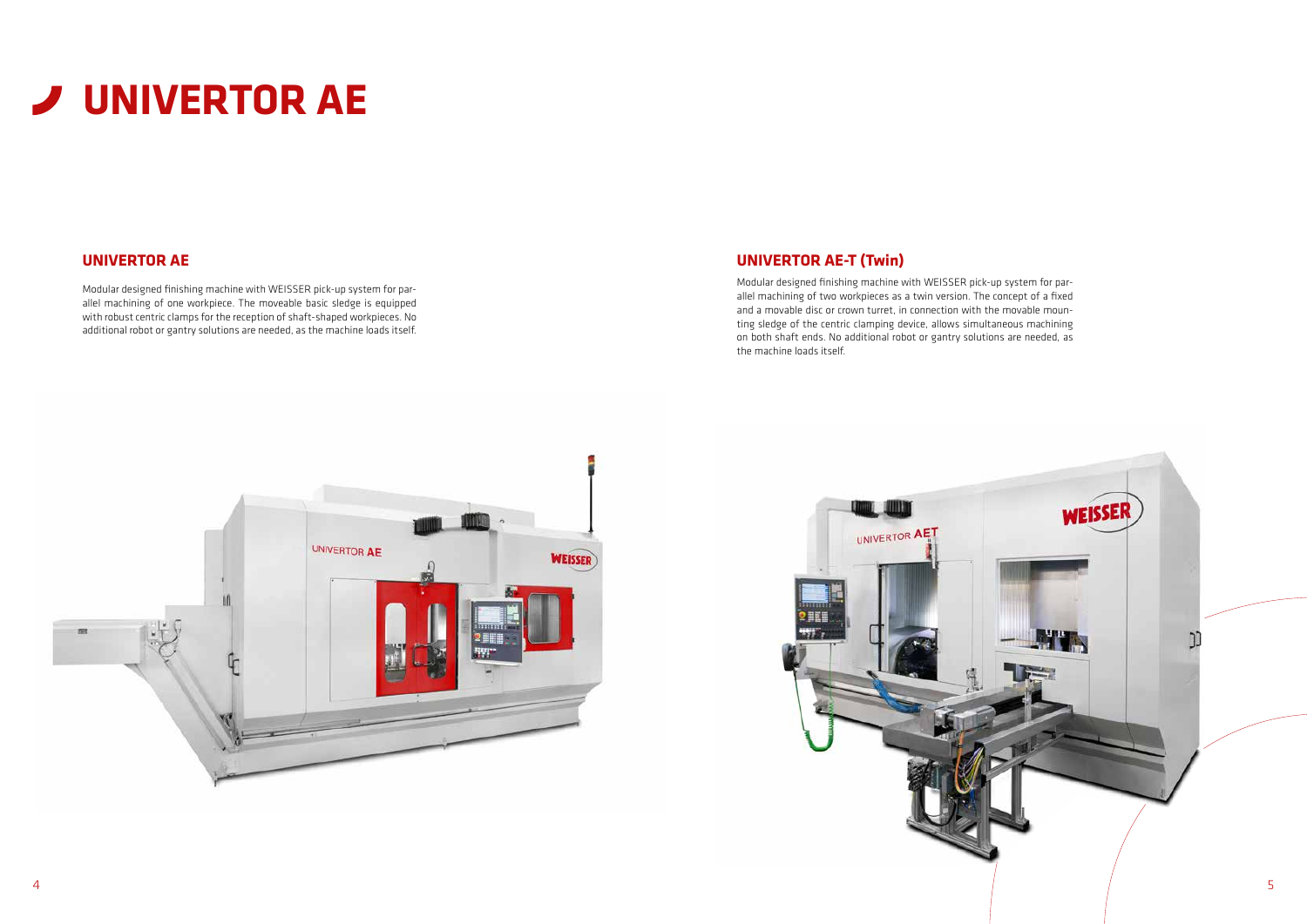#### **UNIVERTOR AE**

# **Product competence**

The economic cutting to length and centring with the UNIVERTOR AE ensures a precise pick-up of the workpieces for subsequent process steps within the complete machining. The conceptual design with robust disc or crown turrets enables the spindle, milling, drilling and deep drilling of shaft ends by using driven tools.

#### **UNIVERTOR AE-T**

The AE-T (Twin) is a further expansion of the AE series. The AE-T (Twin) enables simultaneous machining of two workpieces. This machine is equipped with a centric clamping device that can be used to hold two identical workpieces and to machine them with two identical tools on the turret.

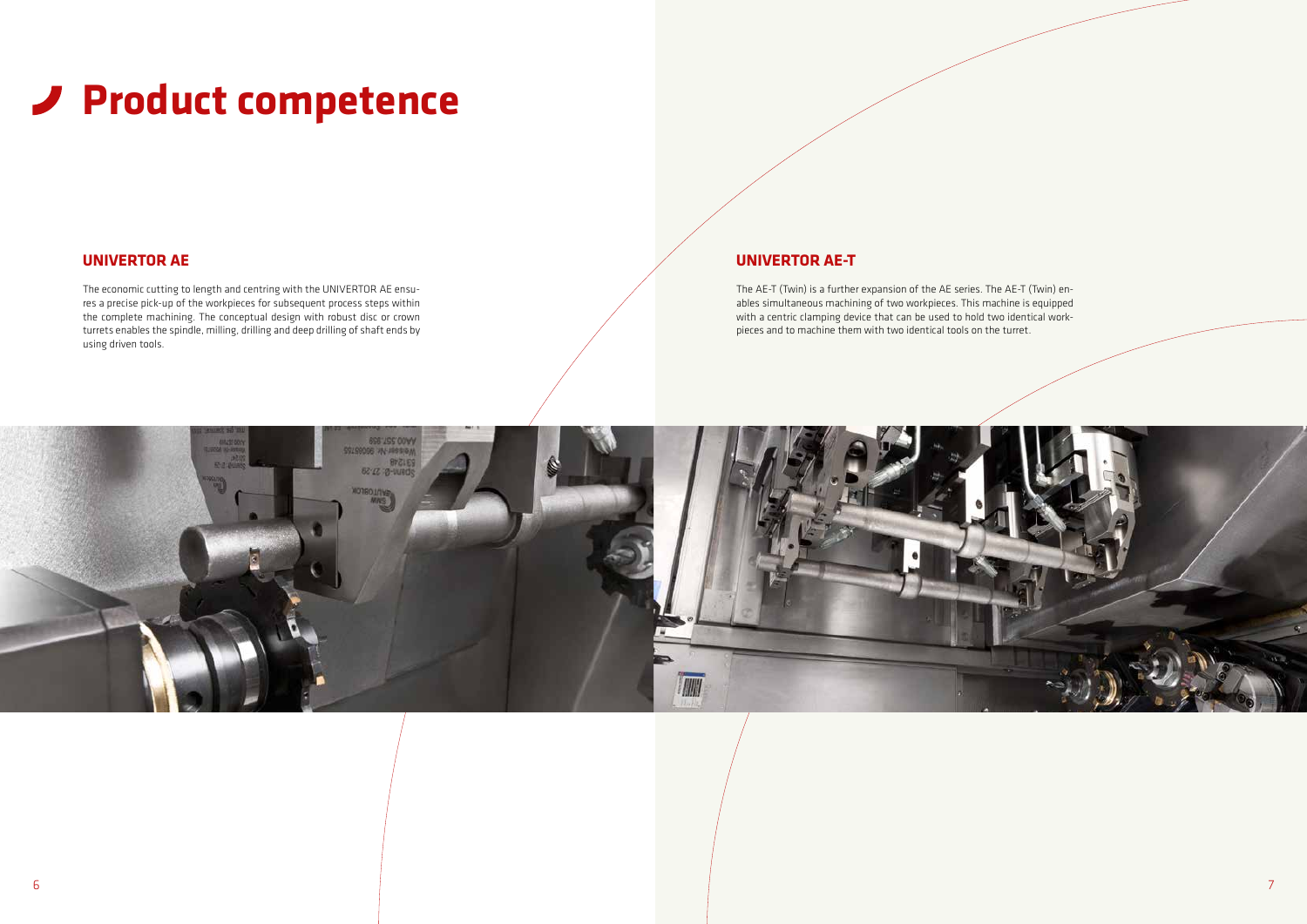# **Conceptual design**

### BASIC MACHINE

One-piece machine construction made of highquality grey cast iron heavily ribbed machine base.

## CENTRIC CLAMP

TOOL TURRET • 12 stations with electric drive • Standard interface VDI



Various transport systems or NC-Shuttle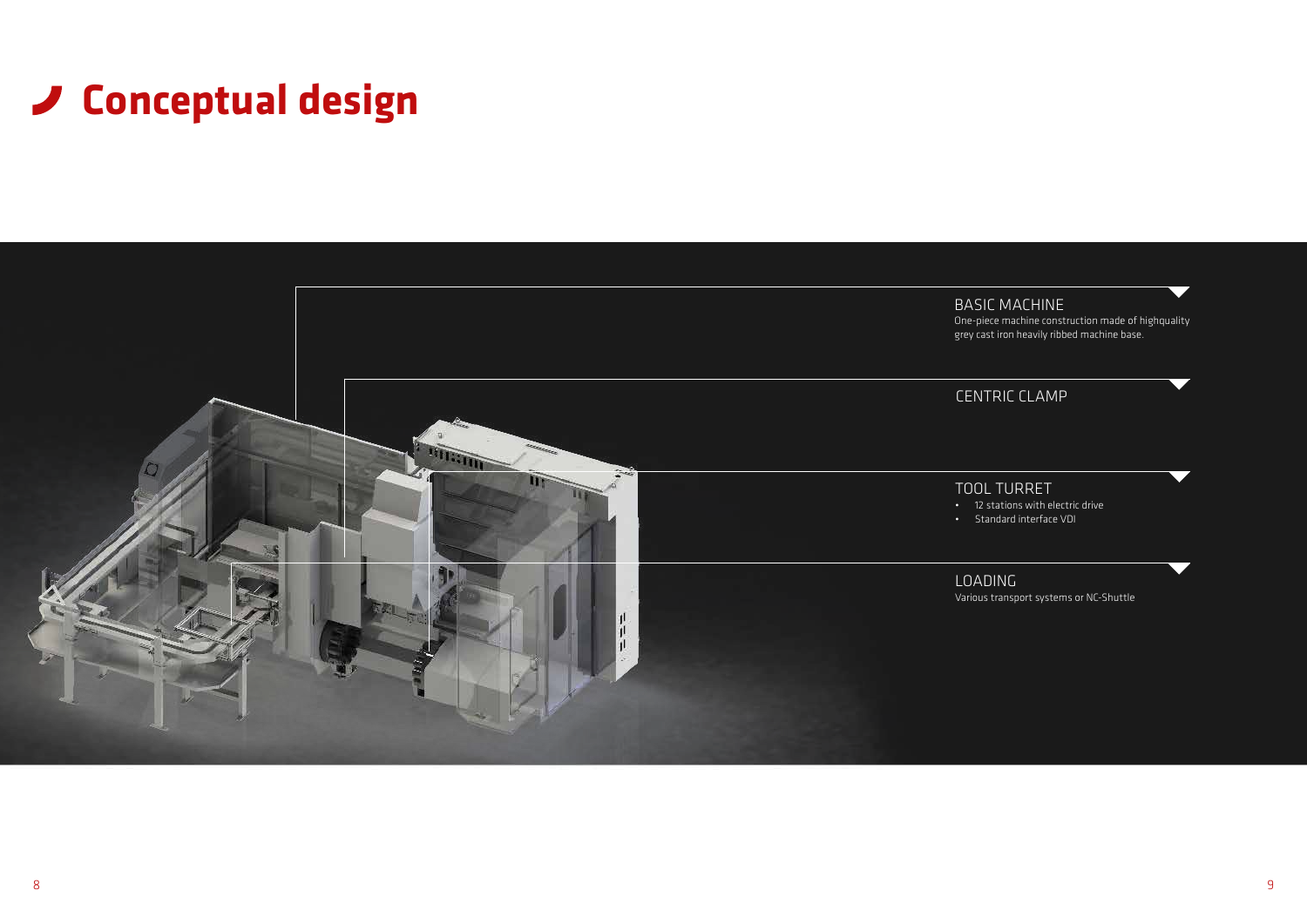## **Automation**

### **Transport systems**

The automation options with different conveyors (such as pallet conveyor, drag frame, friction roller conveyor, etc.) offer highly variable application possibilities. Depending on the design, they can be adapted to the shape and weight of the workpieces to be transported. A variety of linking tasks, maximum flexibility and easy maintenance are just some of the countless advantages offered by these individually adaptable automation solutions.



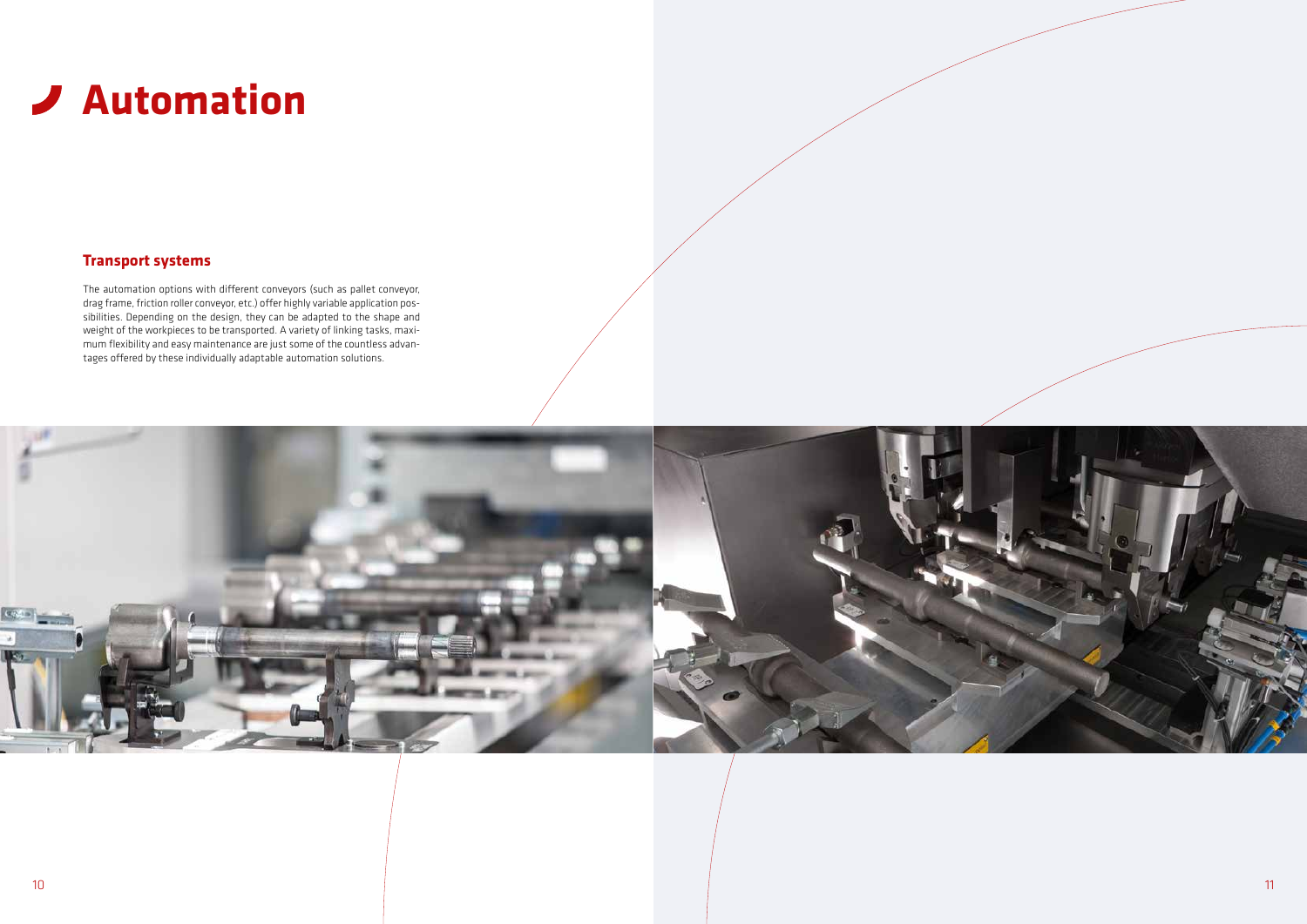### **End machining**

## **Technologies**

With the end machining technology Weisser offers a solution for the face machining of shafts. Typical processes include deburring, facing, chamfering, drilling, centering and spindle machining. In addition to contour machining at the ends, both single and double-sided machining of shafts is possible. The technology also offers advantages in terms of cycle time and availability.



### **Simultaneous machining**

Highly productive simultaneous machining in one machine with two powerful disk turrets (4-axes). Intelligent technology processes and the combination of different machining steps offer high savings potential. Working with two tools simultaneously shortens the machining times of the workpiece and re-term stability of the complete machine system. duces the cost per part.



#### **Mechanical zero**

Measuring of all components and units relevant for the accuracy - despite high basic accuracies the individual components are "finely assembled". As a result, mechanical deviations during assembly are minimized and wear is reduced. This ensures a high long-

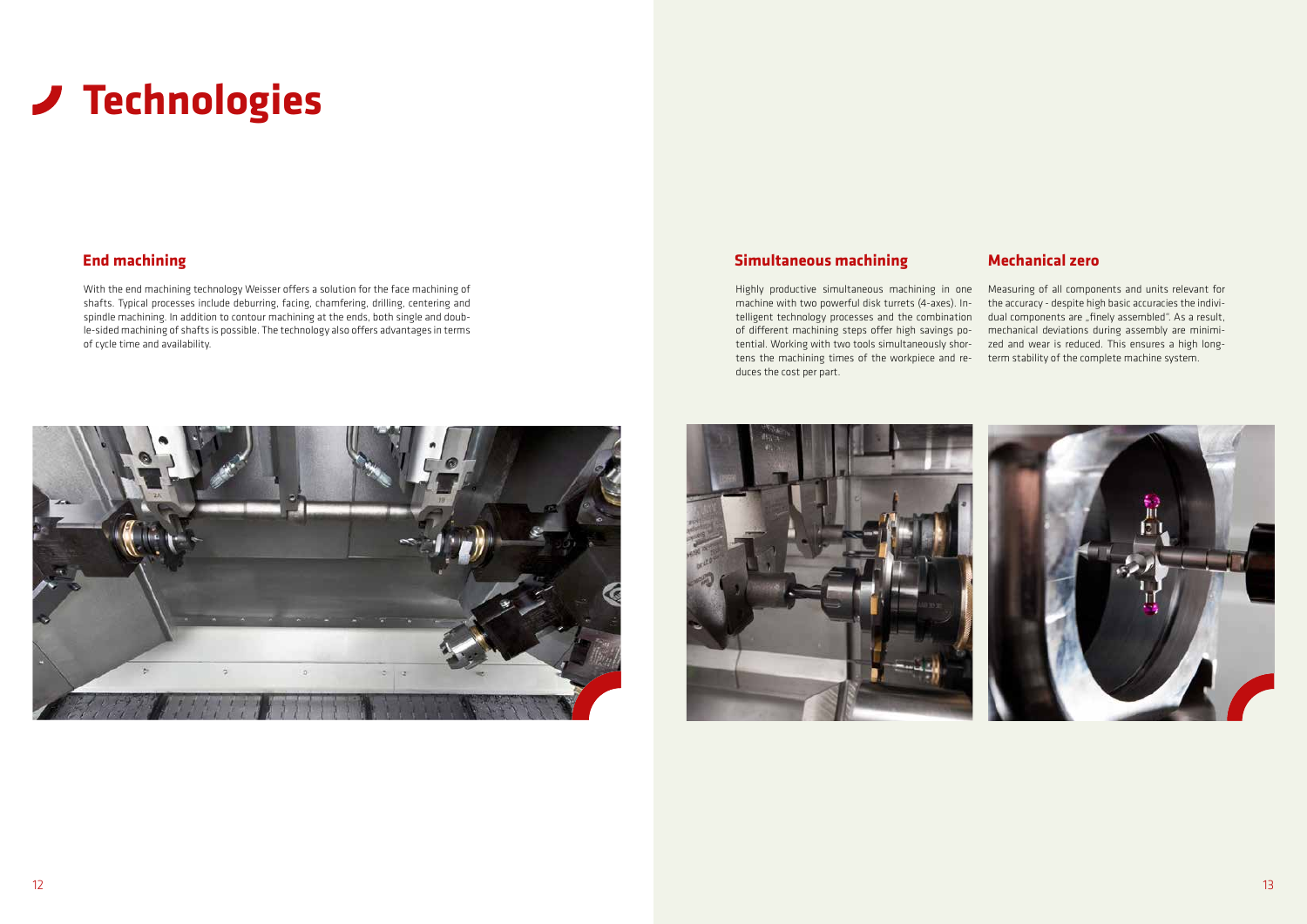

#### **Intelligent technology processes and complete turnkey systems**

WEISSER machining centers with integrated technology concepts are the solution to demands for shorter process times, productivity and process safety. Shorter cycle times and the associated lower unit costs are decisive competitive factors, especially when manufacturing high quantities. WEISSER turnkey solutions not only score at high quantities but also at small quantities with high set-up flexibility.

We pass this competitive advantage on to our custo-

mers. With the experience of more than 160 years of development, construction and realization of customized machines, our engineers develop today the most economical solution upon your requirements. The development of the complete production process provides you full cost transparency and helps you to solve complex tasks in an optimal way. With four steps to success. WEISSER Turnkey.



#### **Offer phase and planning phase**

- Process requirements
- Production boundary conditions
- Machine requirements & machine type
- Workpiece clamping / Tools
- MFU features
- Terms of acceptance
- Delivery instructions
- Processing strategy
- Inspection of critical MFU characteristics
- Number of fixings
- Number of spindles
- Design of the machine system
- Workpiece loading and automation
- Clamping device
- Tools

#### **Implementation phase**

- Construction and integration of the workpiece-specific
	- Clamping fixtures
	- Tools
	- Automation
- Approval process of the tooling plan, layout plan, etc.
- The verification procedure of the process capability
	- through
	- the preliminary acceptance at WEISSER
	- the final acceptance at the customer

#### **Target phase**

- Assistance with production startup and support
- Training in operation, programming and maintenance
- Service e.g. with preventive maintenance, spare part support, qualified service personnel, etc.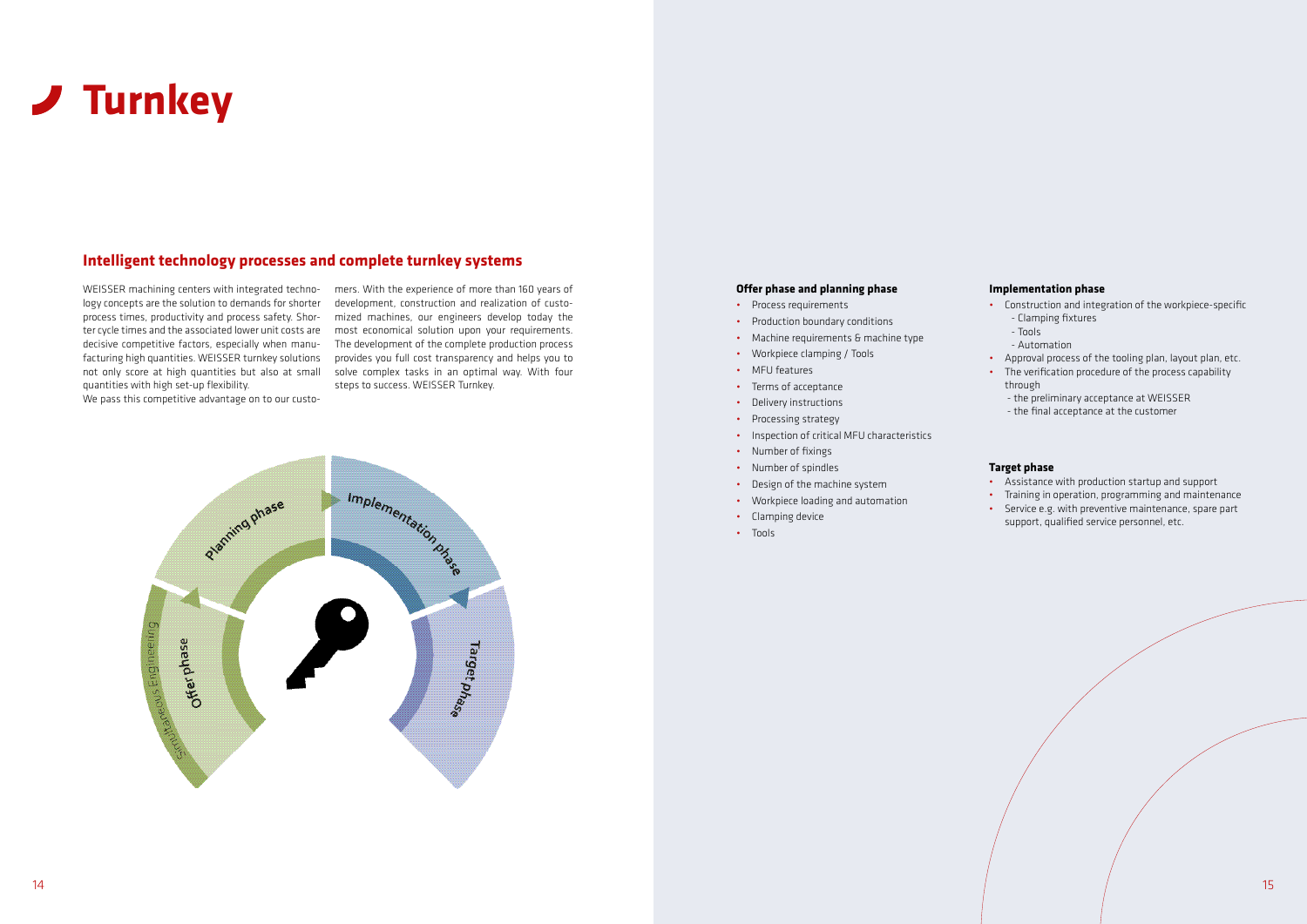### **Digitization / Industry 4.0**

# **WEISSER IoT Solutions**

Intelligence, efficiency, individuality, speed, connectivity - these are the central statements associated with Industry 4.0. Thanks to WEISSER's broad portfolio of Industry 4.0 solutions your machine can be connected to the digital world. By reducing downtimes, you can increase the efficiency of your machine, keep it up to date by constant software updates and maintain the quality of your workpieces by keeping the machine always updated and the parameters in standard.

### **WEISSER Cloud CorE**

Through our cloud platform you can access your machine from anywhere. By interlinking the entire assembly line, you can optimally plan your production and derive organizational measures. And if a problem should occur, your WEISSER service partner can be contacted directly. The aim is to carry out a preventive maintenance (Predictive Maintenance PdM), because you can recognize in advance when refilling is required and you can detect a leak at an early stage due to a non-continuous decrease of operating materials.





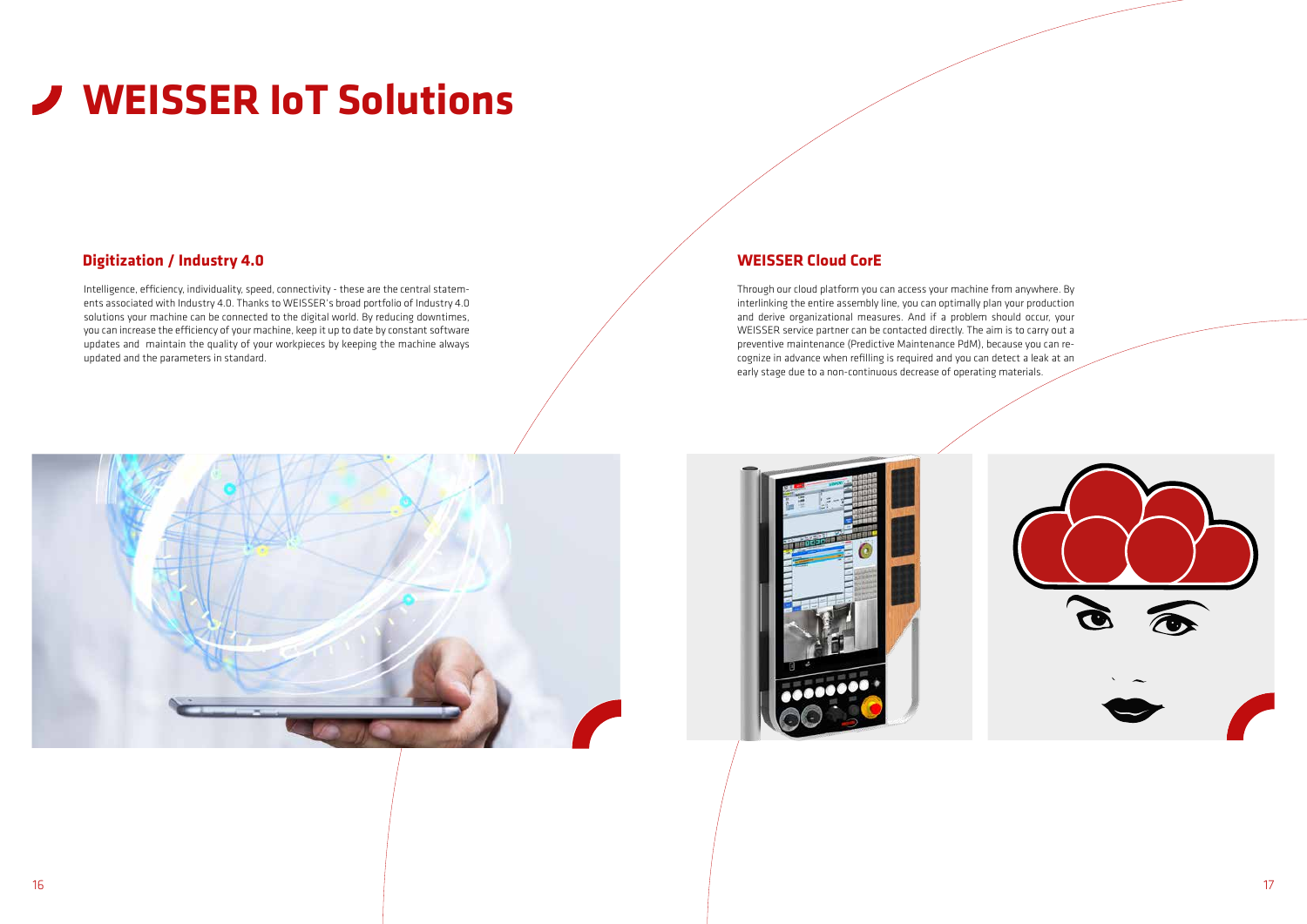#### **Dimensions**



#### **Technical data**

|                                |              | AE                           | AE-T                         |
|--------------------------------|--------------|------------------------------|------------------------------|
| Max. workpiece diameter        | inch / mm    | 5,91/150                     | 5,91/150                     |
| Max. workpiece lenght          | inch / mm    | 23,62/600                    | 23,62 / 600                  |
| Max. Feed force X/Z (40 % CDF) | kN           | 5/5                          | 5/5                          |
| Max. Feed force X2 (40 % CDF)  | kN           | 12                           | 12                           |
| Working stroke X/Z-axis        | inch<br>mm   | 13,78 / 74,80<br>350 / 1.900 | 12,20 / 74,80<br>310 / 1.900 |
| Working stroke Z2-axis         | inch / mm    | 17,99 / 457                  | 17,99 /457                   |
| Max. Process speed X/Z         | ipm<br>m/min | 2.362,20 / 1.968,50<br>30/50 | 2.362,20 / 1.968,50<br>30/50 |
| Max. Process speed Z2          | ipm<br>m/min | 2.362,20<br>30               | 2.362,20<br>30               |
| Ball screw diameter X/Z        | inch / mm    | 1,57/1,57<br>40/40           | 1,57/1,57<br>40/40           |
| Ball screw diameter Z2         | inch / mm    | 1,57/40                      | 1,57/40                      |
| Number of tools                |              | 2/6/8(2x)                    | $2 \times 6(2x)$             |
| Tool holder                    |              | <b>HSK 63</b>                | <b>HSK 63</b>                |

| Dimensions basic machine (LxWxH) | inch               | 189,82 x 108,27 x 124,02          | 189,82 x 118,11 x 124,02          |
|----------------------------------|--------------------|-----------------------------------|-----------------------------------|
|                                  | mm                 | $5.050 \times 2.750 \times 3.150$ | $5.050 \times 3.000 \times 3.150$ |
| Weight                           | <b>lbs</b> / $k$ g | 31.967,03 / 14.500                | <b>37.478.59</b> / 17.000         |

## **UNIVERTOR AE 650L**